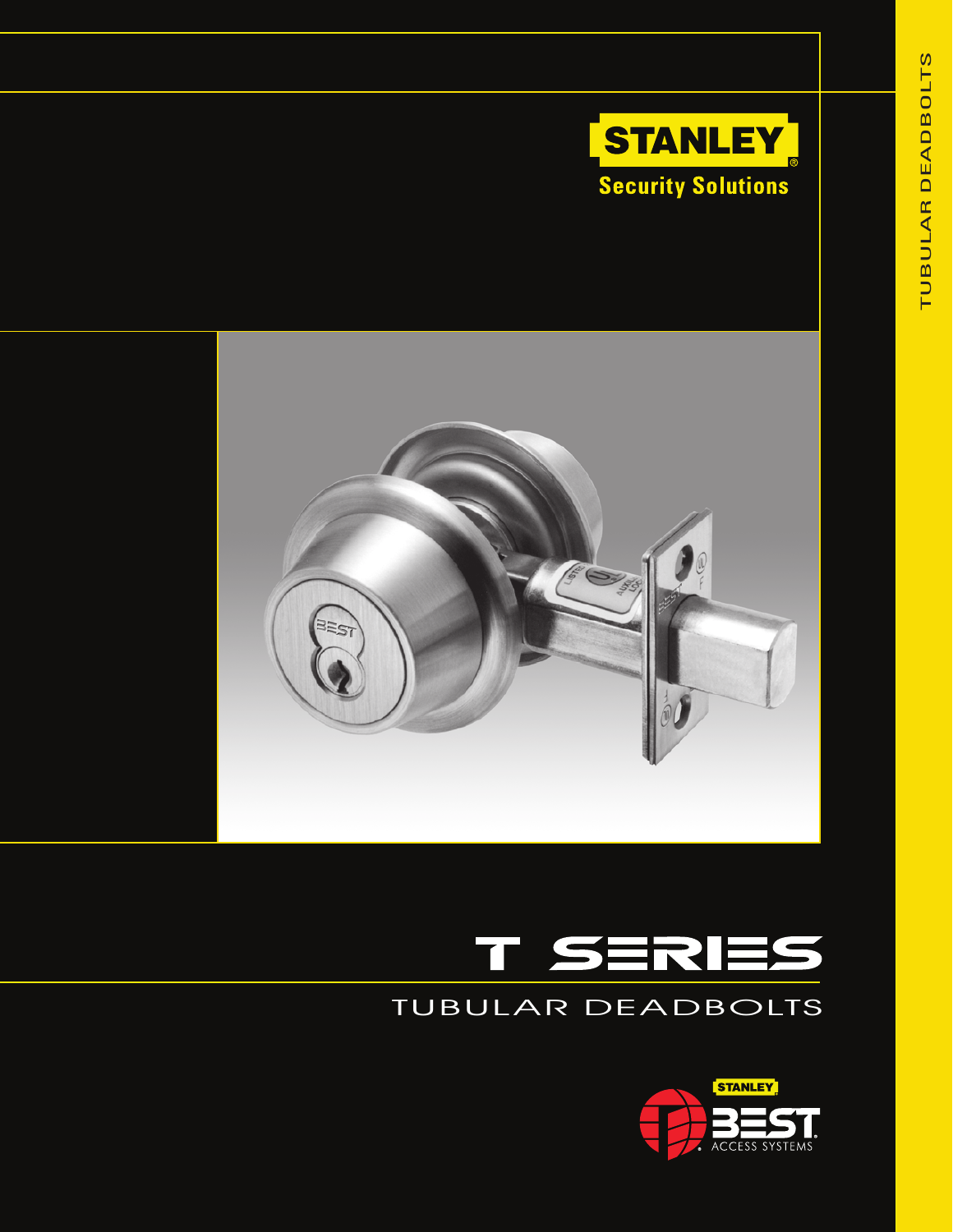### **DEADBOLT FEATURES**

- **1.** No exposed mounting screws standard on 82T/83T double cylinder M function only (available as an option on 82T/83T K, L, and S function)
- **2.** Full 1*"* stainless steel throw deadbolt
- **3.** Free-turning, wrench-resistant, tapered cylinder ring
- **4. 82T/83T-**solid extruded brass or bronze cylinder **72T/73T-**solid cast zinc with brass or bronze shell
- **5.** Stainless steel for strength and corrosion resistance
- **6.** Simple installation; self-aligning and reversible strike
- **7.** May be keyed into existing BEST® masterkeyed system
- **8.** The original interchangeable core permits instant, economical re-lock
- **9.** ADA turn lever
- **10.** Deadbolt UL listed for use as auxiliary lock type on 3 hr. fire doors (GWXT). These locks also carry the C-UL mark which is officially accepted in all of Canada, indicating compliance with appropriate Canadian standards and codes.

Products protected by one or more of the following patents: 4,301,667 D290,085 4,843,852 5,590,555 5,794,472 Other Patents Pending

# **SPECIFICATIONS**

**Backset: 72T/82T–** 2 3 ⁄8*"*, **73T/83T–** 2 3 ⁄4*"*

**Cylinders:** 

 **82T/83T–** ANSI A156.36-2010 Auxiliary Locks, **Grade 1 Operational, Strength and Security** with drill-resistant core (1CD/1CDP.1CDB/1CDF/1CDM/1CDX)

 **72T/73T–** ANSI A156.36-2010 Auxiliary Locks, **Grade 2 Operational, Strength and Security** with drill-resistant core (1CD/1CDP.1CDB/1CDF/1CDM/1CDX)

**Deadbolt: 72T/73T–** 1*"* throw, 5 ⁄8*"* x 7 ⁄8*"* bolt. Brass nickel plated, with concealed hardened steel free-turning pin. Housing fits 1*"* bore. **82T/83T–** 1*"* throw, 5 ⁄8*"* x 7 ⁄8*"* solid stainless steel bolt.

Housing fits 1*"* bore.

**Door thickness:** Fits 1 3 ⁄4*"* doors (standard) **72T/73T:** fits doors - from 1 3 ⁄8*"* to 2 1 /8*"* **82T/83T:** fits doors - from 1 3 ⁄8*"* to 3*"*

### **STRIKES**



**8TSTK Standard Strike Dimensions**–  $1\frac{1}{8}$ " x  $2\frac{3}{4}$ " (Supplied with box and screws) **To order with unit– STK** To order without unit- **8TSTK and finish**





**8TS4 Strike Dimensions**–  $1\frac{1}{8}$ " x  $2\frac{3}{4}$ " with curved lip. (Supplied with box and screws). **To order with unit– S4** To order without unit- **8TS4 and finish.**



**Faceplate:** brass or bronze base material.

**72T/82T –** 1*"* x 2 1 ⁄4*"*, **73T/83T –** 1 <sup>1</sup> ⁄8*"* x 2 <sup>1</sup> ⁄4*"*

### **Finishes:**

 **72T/73T: 612 –** satin bronze, **626 –** satin chromium,

- **82T/83T: 605 –** bright brass, **606 –** satin brass, 611 bright bronze, **612 –** satin bronze, **613 –** dark oxidized satin,
- **625 –** bright chromium, **626 –** satin chro mi um **Strikes:**
- **8TSTK –** rectangular 1 1 ⁄8*"* x 2 3 ⁄4*"* (ANSI A156.36-2010)
- **8TS1 –** curved lip 1 1 ⁄4*"* x 4 7 ⁄8*"* (ANSI A156.36-2010)
- **8TS4 –** curved lip 1 1 ⁄8*"* x 2 3 ⁄4*"* (ANSI A156.36-2010)
- **8TS5 –** high security rectangular 1 1 ⁄4*"* x 4 7 ⁄8*"*
	- (ANSI A156.36-2010)
- **Trim:** wrought brass or bronze cylinder rose or turn lever rose, 2 3 ⁄4*"* dia. to cover 2 1 ⁄8*"* bore. Machined brass or bronze cylinder ring.



**8TS1 Strike Dimensions** –  $1\frac{1}{4}$  "x 4  $\frac{7}{8}$ " (ANSI 115.1) (Supplied with box and screws). **To order with unit– S1** To order without unit- **8TS1 and finish.**



**8TS5 High Security Strike Dimensions** –  $1\frac{1}{4}$  "x 4  $\frac{7}{8}$ " (Supplied with box and long screws). **To order with unit– S5**

**To order without unit–8TS5 and 630** *finish ONLY.*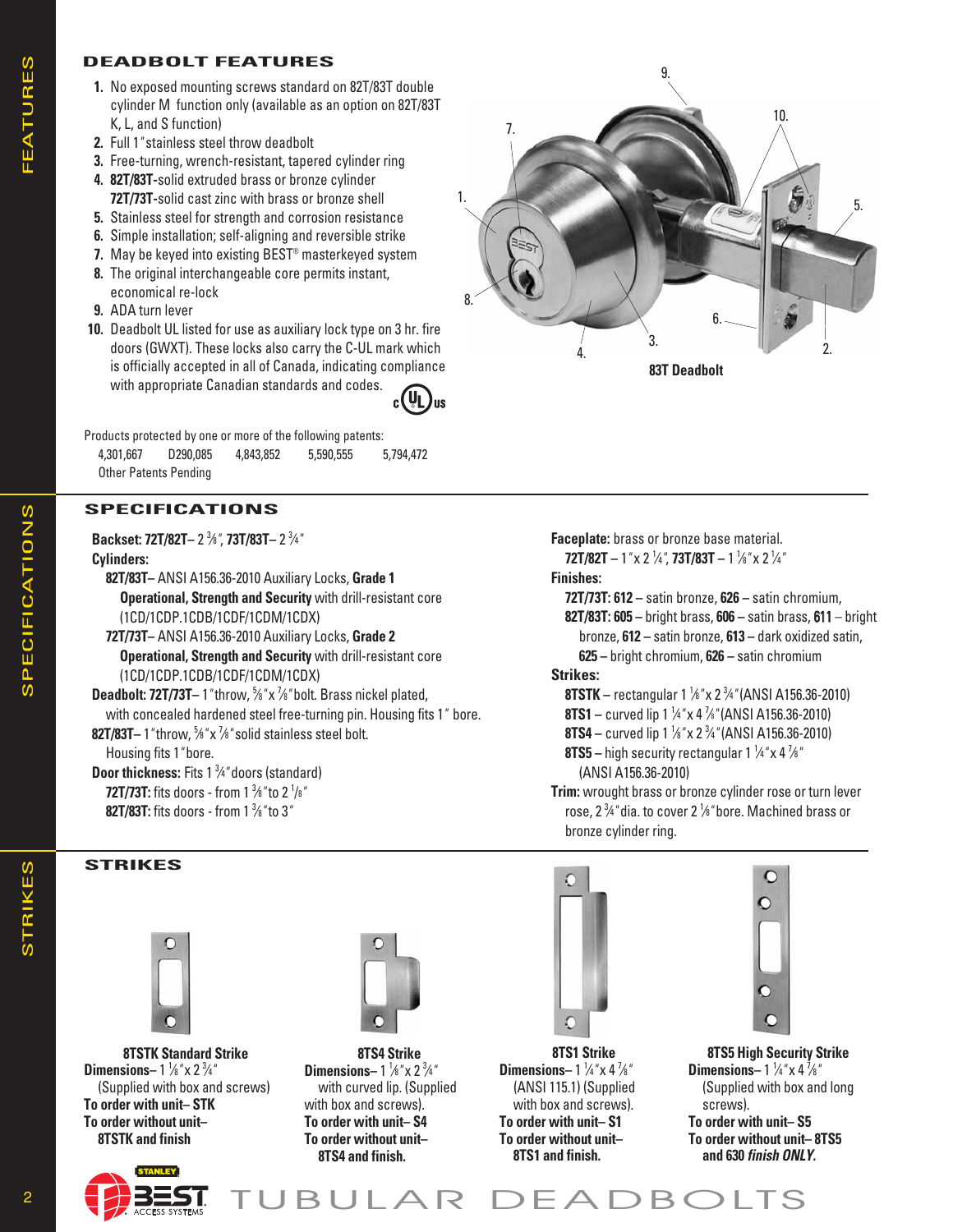### **FUNCTIONS**

FUNCTIONS

**FUNCTIONS** 



| 83T                                                                                                                  |                                                        |                         | <b>STK</b>                                                                                                                                                       | 606                                                                                        |  |                                                                                                                                                                                                                                                                                                                                         | $***$ |
|----------------------------------------------------------------------------------------------------------------------|--------------------------------------------------------|-------------------------|------------------------------------------------------------------------------------------------------------------------------------------------------------------|--------------------------------------------------------------------------------------------|--|-----------------------------------------------------------------------------------------------------------------------------------------------------------------------------------------------------------------------------------------------------------------------------------------------------------------------------------------|-------|
| <b>Backset</b>                                                                                                       | <b>Core</b><br><b>Housing</b>                          | <b>Function</b><br>Code | <b>Strike</b>                                                                                                                                                    | <b>Standard</b><br><b>Finishes</b>                                                         |  | <b>Options</b>                                                                                                                                                                                                                                                                                                                          |       |
| 72T-2 <sup>3</sup> / <sub>8</sub> "<br>73T-2 $3/4$ "<br>82T-2 <sup>3</sup> / <sub>8</sub> "<br>83T-2 $\frac{3}{4}$ " | $7 - 7$ pin<br>housing<br>accepts<br>all Best<br>cores | see<br>above            | <b>STK-standard</b><br>deadbolt<br>82T/83T only<br><b>S1-</b> high security<br><b>S4-curved lip</b><br><b>S5-</b> high security<br>deadbolt (630 finish<br>only) | 72T/73T:<br>626<br>612<br>82T/83T:<br>606<br>605<br>612<br>611<br>625<br>613<br>690<br>626 |  | CS-concealed screws (82T/83T only)<br>D5- drive-in bolt (82T/83T only)<br>LL-lead lined $(83T \text{ only})$<br>NF-narrow face 1" (std. 82T)<br><b>SH-</b> security head screws (82T/83T only)<br><b>WF-</b> wide face $1\frac{1}{8}$ " (std. 83T)<br><b>Door thickness</b> -specify if other than $1\frac{3}{4}$ "<br>$(82T/83T$ only) |       |

\*\*Must specify key mark and number of keys or designate L/C for less core.